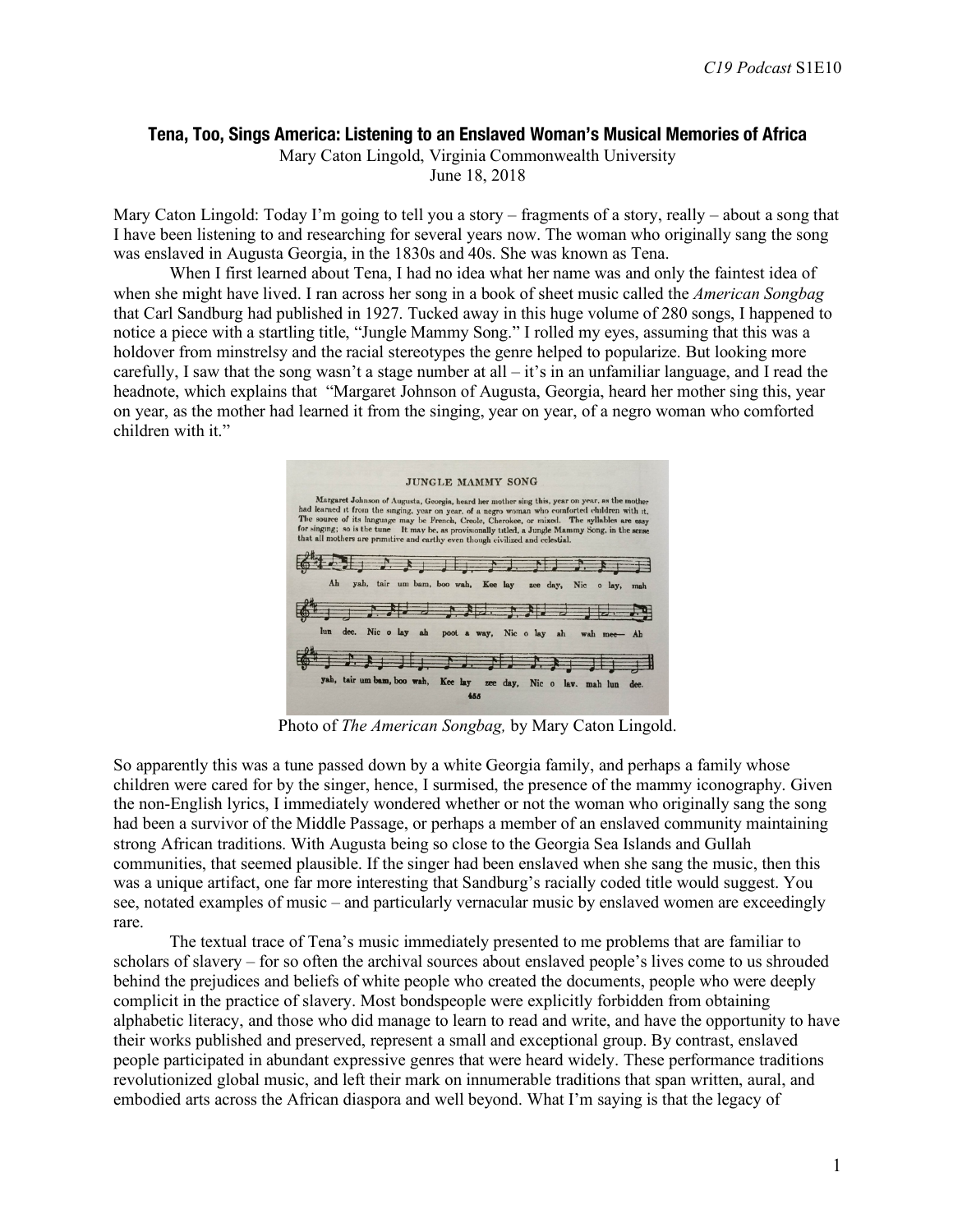enslaved musicians is tremendous, but that the written historical record does not do it justice. I am in the process of writing a book on the literary history of African Atlantic music from about 1630 to 1830. It was this research that led me to explore Tena's song, but it is Tena's song and her story that have taught me how to listen to the stories I am trying to tell.

But, getting back to that moment when I first saw Tena's song, I was originally dismayed. Dismayed at the fact that her name was not recorded in the book and that her legacy was clouded by Sandburg's framing. I wondered, though, could the music itself—its sounds—teach me something about the song and its singer, what it might have meant to her. As I took up the task of trying to hear the music, I began a process that would ultimately lead me to discover traces of Tena's performance across voices and continents and archives.

Initially, the only way I could go about hearing the song was to learn to sing it myself. So here I am trying to work out the notes and lyrics, back in 2013.

# **A recording of Lingold singing the song somewhat slowly plays.**

When I listened to myself sing the song in the recording I was frustrated with the limits of my interpretation, if not the limits of the notation more generally. You can hear my classical training in the recording, the way I use what's called a "clean attack" to begin phrases. But I enjoy singing the song, and especially the catchy first notes, "Ah yah," which feel a bit like sighing. There is a saying that lullabies are really about soothing those who sing them, rather than the children who listen, and I wondered if this song helped to soothe the singer as she labored. I wondered if she might have sung it to her own children as well. Knowing how often children perished under slavery, and how often mothers were separated from their kin, I wondered how the singing of such a song might bring up tender memories for the singer – perhaps of her own mother, or a child she had lost. Was the song a source of pain, of comfort, or even humor? Was it simply a way to shush pestering children or pass the time? I did not know.

At the time I happened to be teaching a singing class to young girls at a non-profit arts organization, the Walltown Children's Theatre, which is located in the historically black neighborhood of Walltown in Durham, North Carolina, where I was in graduate school at Duke. The theatre, which is known for its excellent dance program, is run by and predominately serves black and latinx young people. I decided to teach the song to my students, to see what they thought of it and how they would interpret it. I showed up to class with heavy research questions on my mind, but the girls quickly lightened the mood and took a playful approach to the music. They were all between the ages of 7-12. I didn't share Sandburg's disparaging title with the young women, but I did tell them that the song was sung by an African or African-descended woman to children in her care, and that she had probably been enslaved. The Spanish speakers laughed at one of the lyrics that sounds like a curse word, and we all wondered what "lundee" and "bam boo" meant. We had no translation whatsoever at that point, but thinking through the musical possibilities brought the sounds to life.

## **The voices of several young girls can be heard singing the song.**

I made the recording because we were working on learning songs by ear and I wanted the students to hear what they sounded like and try to get on the same pitches – after all, it was a singing class. But later, when I listened to the recording back at home, I heard their "errors" quite differently, I came to see their missed notes as novel interpretations demonstrating the process of oral circulation in action. In the recording, the girls' pitch slides downward throughout the piece, as if their voices are determined to find a more comfortable key. They reach unison on certain notes and stray and wander on others. Their performance exemplifies music as a process, and how a single tune can evolve and yet stay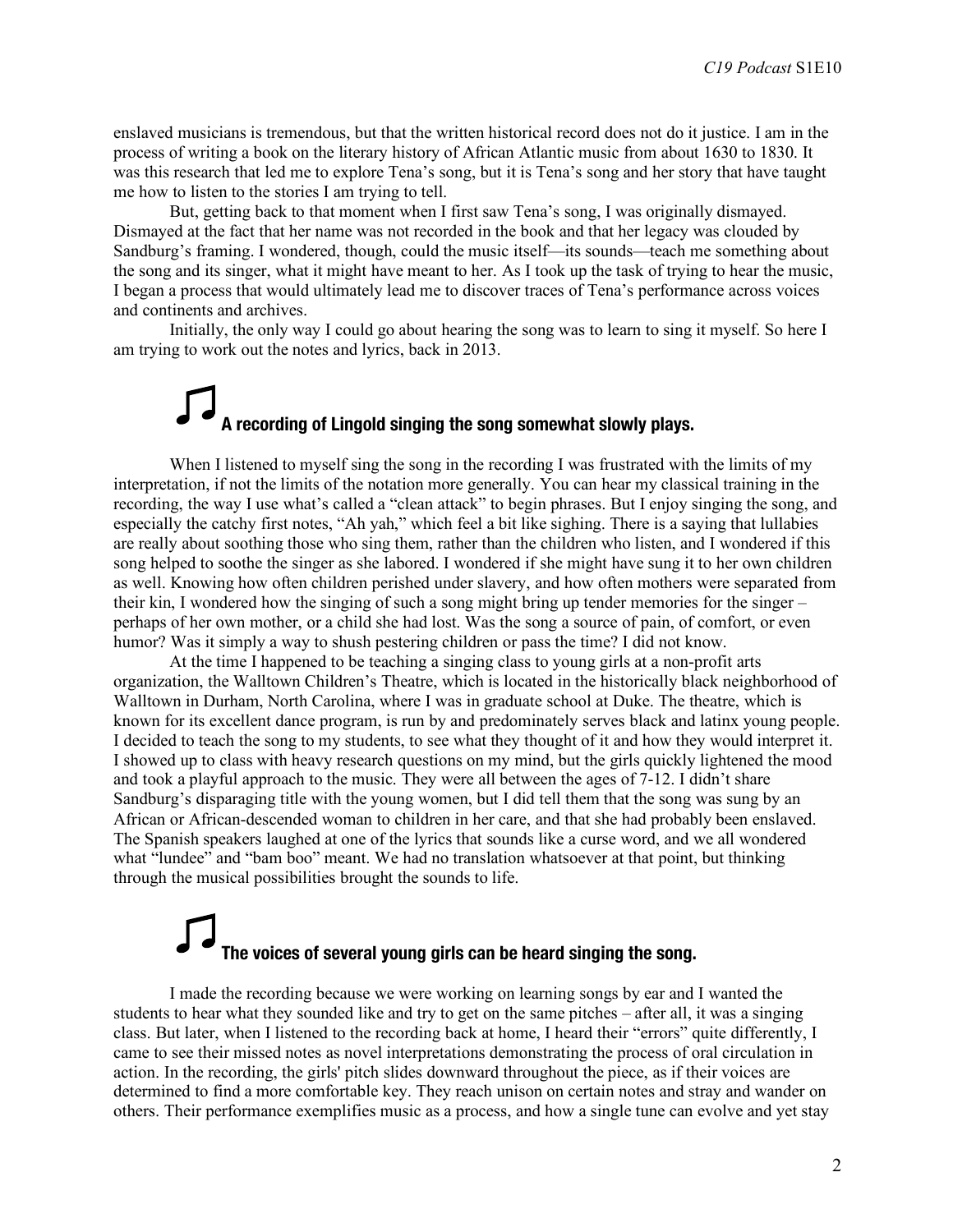recognizably the same as it circulates across voices and time. Needless to say, I learned a lot from the students, and not just in terms of Tena's song. Sharing music with the young women in my classes taught me how to think about the act of musical creation as a powerful space of possibility.

After learning the song with the students, I published an essay in an online journal of experimental history called *The Appendix*. In that piece, I wrote about my experience with the students and reflected on using performance as a research method, writing "though she remains distant and opaque to me, hidden among the silences of history and the words framing her performance in the book, her music is frequently in my ears and on my mind. It may be that knowing her song means simply that, to know it… The song, then, is not a portal into an understanding of a particular woman's story, but an opportunity to witness something that her voice made known. Rather than repackaging the music and its creator like Sandburg did, this time. I'd rather just listen." Though I concluded that essay with an insistence on the value of listening to the historical subject, I had no idea at that time that her story would continue to speak.

To my great surprise, several months later, I received an email from a descendant of the family Sandburg had referenced in the description. I followed up with a phone call, and I learned from the woman named Maggie that the singer of the song was named Tena and that the family called the song "Tina's Lullaby." They had no idea where Sandburg had learned the music or that he had published anything about it at all. My hunch was right – the family enslaved Tena, and not only that – she was said to have lost a child, a boy who died during the Middle Passage, according to the family's oral history. For over 9 generations they have passed down her song, along with a handful of details about her biography. The descendant shared with me details about her family's ancestry which helped me undertake archival research to verify some of their claims and uncover other details, about Tena's life. I also learned that in 1961, a scholar had researched Tena's song and purported to discover her African origins. The woman I spoke to was unable to access this scholarship, which was locked behind paywalls (and that was one of the reason she had gone Googling, trying to find out more about his research.) Now that I knew the singer's name, I had better keywords and was quickly able to find an article written by a famous Africanist ethnomusicologist, Hugh Tracey, More on that, and the reception of Tena's song in parts of Africa in the mid-twentieth century, in a bit.

First, I'd like to talk about the family's oral history of Tena, and their practice of passing the song down among generations of their family. Their transformation of Tena's song into a kind of sonic family heirloom is a troubling story of its own, and like Sandburg, their family narrative is also shaped by the mammy stereotype, and the way it has helped to romanticize black domestic laborers for many white audiences, including white southerners especially. As a white southerner myself, I see in this family's characterization and storytelling of Tena echoes of my own family's complicity in the afterlives of slavery. I was indoctrinated from an early age in the Lost Cause narrative, and was taught not to see the profound racial inequalities in my rural southern community in my hometown of Marshall, Texas. It is my experience with these cultural narratives that motivates my scholarship and compels me to try to tell Tena's story in a way that does greater justice to her legacy and that of women like her. Women whose care and time and energy, and even music were taken up like possessions that could be owned and exchanged and inherited. There is no way to take out the violence from the story, to root it out and cast it aside. I am as bound up in it as Tena was. I am a part of that violence, even as I try to undo it, to make it plain. This fact has caused me to reflect endlessly throughout this project, and while I have no good solutions, I do feel certain that it is worth it to try to uncover narratives of enslaved women's lives, even when they are so irrevocably entangled in the work of white supremacy. I am inspired, in this regard, by the work of black feminist historians of slavery, in particular, who have taught scholars how to revisit the troubling archives and wring from them story after story bringing to life the struggles and survival of so many whom scholars long thought to be lost to history. I am thinking here of scholars like Saidiya Hartman, Jennifer Morgan, Marisa Fuentes and so many others who have raised the bar, rewritten the script, and illuminated worlds.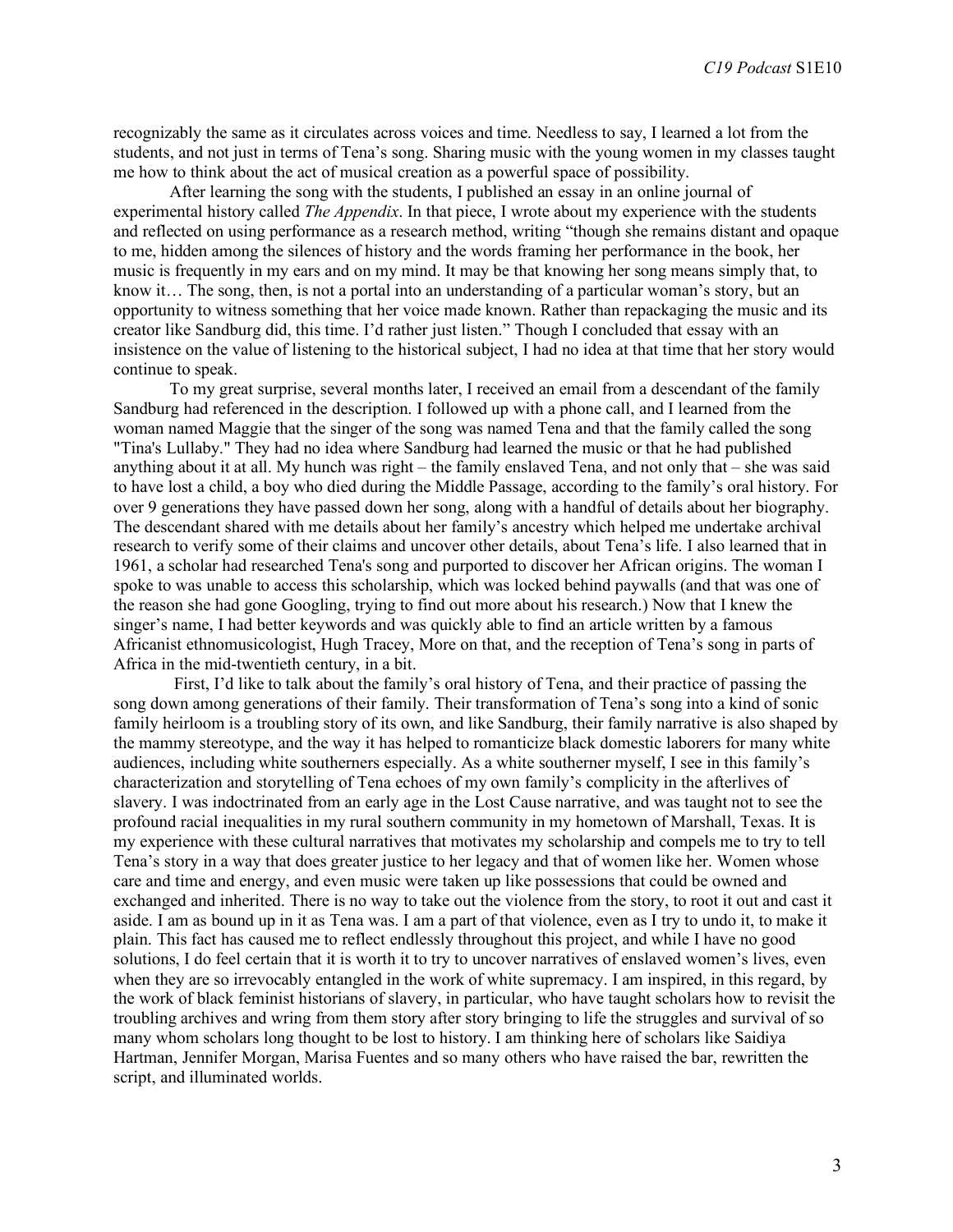So here is Tena's story, as I have been able to piece it together. Some details come from the family's oral history, a good bit of which I have corroborated with archival documents. Many details remain speculative.

Tena probably was born on the African continent in the late 1700s or early 1800s. She was smuggled to the Americas at a time when the international slave trade was illegal, and because of that may have traveled through the Caribbean or the Gulf of Mexico before eventually being sold in Charleston before being sold to the Spencer family patriarch. It is said that she was a mother and that her only child, an eleven year old son, died during the Middle Passage. Little is known of her experiences before she was purchased by a man named Alexander Spencer. He died in 1831 and so Tena was purchased before then, and I believe, around the year 1830. Tena is remembered in family lore as being very tall and beautiful – the trader supposedly indicated that she had been a princess in Africa. Alexander Spencer was a Scottish immigrant, a merchant who lived in Augusta Georgia. He purchased Tena for his daughter, to take care of her two young grandchildren in his household. A household which included Alexander Spencer, his widowed daughter Isabella Bones, and 16 enslaved people. They are, along with Tena, Lewis and Maria and their 3 children, Charles, Jack, Celia and her child James, Henry, Washington, Mary, young Lewis, Clarissa, Harriet, Celia and Tamar. While enslaved by the Spencer family, Tena reportedly never learned to speak English and communicated using her own unique set of hand gestures a curious fact that has survived in the memories of the descendants. When caring for the children, Tena sang a song that became etched into their memories. Descendants of the Spencer family recall that she lived in the family's household long enough to nurse two generations of children, but I have been unable to confirm that. Despite my best efforts, I do not know when or how Tena died, nor whether or not she lived to be emancipated.

There are two surviving documents that mention Tena's name, and a few more that lend some insight into her story. All of these are found in Augusta, Georgia, and most in the Augusta Genealogical Society, where I have been fortunate to have had the assistance of some very kind and knowledgeable volunteer researchers. Just this past spring I traveled to the archive, where I stood side by side with Gracie, a society member who had poured over the records, hauling huge books off the shelf, looking for any mention of enslaved women named Tena. To be honest, when I traveled to Augusta and walked along the confederate monument lined Broad Street to the building where the AGS is housed, I expected to find an organization dedicated to the preservation of white family histories. I was pleasantly surprised to find elderly volunteers who were busy cataloging the names of enslaved people for their own database, which they are compiling to help make it easier for African American genealogists and anyone interested in learning more about enslaved people's lives. Just behind the Augusta Genealogical Society stands Springfield Baptist Church, which was founded in 1844, and is one of the oldest independent black churches in the south. It was also was the first home of Morehouse College. Although I don't have reason to believe that Tena was a member there, the presence of the congregation just beyond the walls of the genealogical society inspired me to consider the institutions and communities that Tena may have been connected with beyond the walls and archives that separate these worlds and their textual worlds, and also bind them. This is the story of the South – the story of America and its entangled histories. The work before us as scholars and cultural historians, I believe is to bring greater justice to the telling of our collective past, in particular by continuing to illuminate the experiences of African Americans, and especially women like Tena, who didn't speak English, who labored in the domestic sphere, who made music not on a stage, but for an audience of children – children who would grow up and lay false claim to her story and her sounds and to enslave her.

There are just two documents that bear Tena's name, they are the estate documents created after Alexander Spencer's death, where each of the enslaved people in the household are listed, along with their monetary value. Strangely, Tena is valued at \$5.00, a very curious sum, given that each of her fellow slaves are valued at least \$100 and many far more than that. Daina Ramey Berry has recently written a book, *The Price for Their Pound of Flesh* (2017)*,* and when she explains some of the logic behind the prices given to enslaved people across different time periods, she writes that young children had the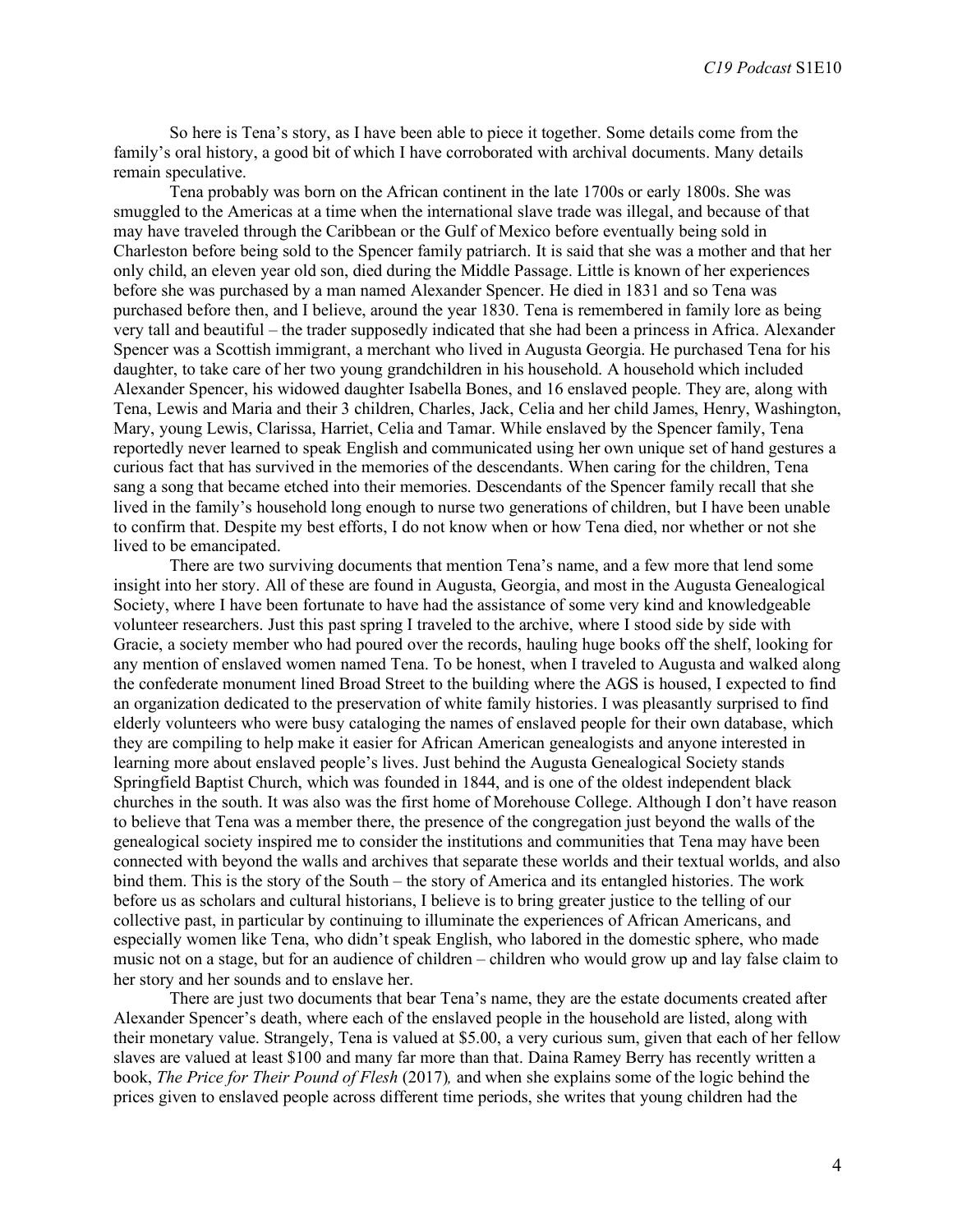smallest value as did infirmed, disabled, or elderly people. I don't have reason to believe that Tena was particularly elderly at this point, but I do know that she did not speak English, so I wonder if this was seen as detracting from her value? Or, was she intentionally devalued because the family intended to sell her within the family? Just a few years later, when part of the elder Spencer's estate was liquidated, and Tena is said to have been sold for a mere 12 cents. These details haunt me because they remind me of the way Tena's life was construed as capital, the way she appears to be have perceived as being of little value, even among a family who has so cherished her memory and her song.

After reading through some records held at the county court house concerning the divvying up of the estate among Spencer's two children, I think that Tena was purchased by Isabella from the estate in order to keep her in their household. This might explain the low value. I very much tried to find any evidence of Tena's existence after this sale. I considered also the possibility that she had been sold off elsewhere, and so I traced several Tenas who lived on other plantations. I even found another woman in records from a nearby family, who was also valued at a similarly strangely low sum, \$0.00. Gracie, the society volunteer and I, wondered if this could be Tena, and if so she would have been sold to a very large plantation in the outskirts of the community, we found the location of this plantation and observed the large number of slaves who lived in this more rural, agricultural setting. I found myself hoping that this was Tena, that she had been sold to the large plantation – which may sound strange – but I realized that living in town with the merchant family, she would have been somewhat confined, and possibly far away from a community of others like herself. I had located the family's houses and they were each on the outskirts of town, so not a comfortable walking distance to the busy town center. I imagined that if she lived on the plantation she probably would have been tasked with caring for the children there, maybe even left largely alone as elders in enslaved communities sometimes were. But eventually, after chasing a lead for many days across numerous documents, I realized that the other plantation was home to a Tena long before the singer Tena would have been sold. Just like that, a good bit of Tena's possible biography vanished, and I was left to conclude that the family was right, that she had lived with them for several generations. But to emancipation? I do not know. And ironically, the major challenge to the archival research is that Isabella Bones and her husband, and their adult children all lived for a long time. Unless someone dies or slaves are sold and there happens to be a trace of the sale, or they are part of a large plantation with careful record keeping, they do not appear in the traditional archives.

But although the textual records of Tena's life are slim, she does not vanish. Her song traveled long after her life-ended, even making its way back to the African continent and to communities that may have been her homeland. The remarkable fact that parts of Tena's story were preserved as an accompaniment to her song tells us something about the way that her voice was heard, the way that it rang out, perhaps, amidst the comparative silence of her inability, or refusal to speak English. As the descendant suggested to me in a reflective moment, perhaps Tena's choice not to speak was her way of saying "you may own me, but you don't own my mind." Indeed. How ironic, then, that the family held on so tightly to the song for so many years. Was the sound of Tena's song like a burr that attached itself to the memories of her enslavers, traveling across eras and continents, determined to seed her story across the decades? But along with the sounds, her silence traveled too, a profound opacity that seems to frustrate those who would presume to understand it, including, I must admit, myself.

So, let us listen to yet another a trace of Tena's song, recorded here by a Spencer descendant. This is Mrs. Johnson, born around 1880 singing the song in the late 1950s. I'll explain more about the recording in a moment, but this woman, Mrs. Johnson, was the granddaughter of one of the grandchildren that Tena sang to.

## **An elderly woman's voice can be heard singing the sound at a faster clip, and with slightly different lyrics than the previous versions of the song from the sheet music.**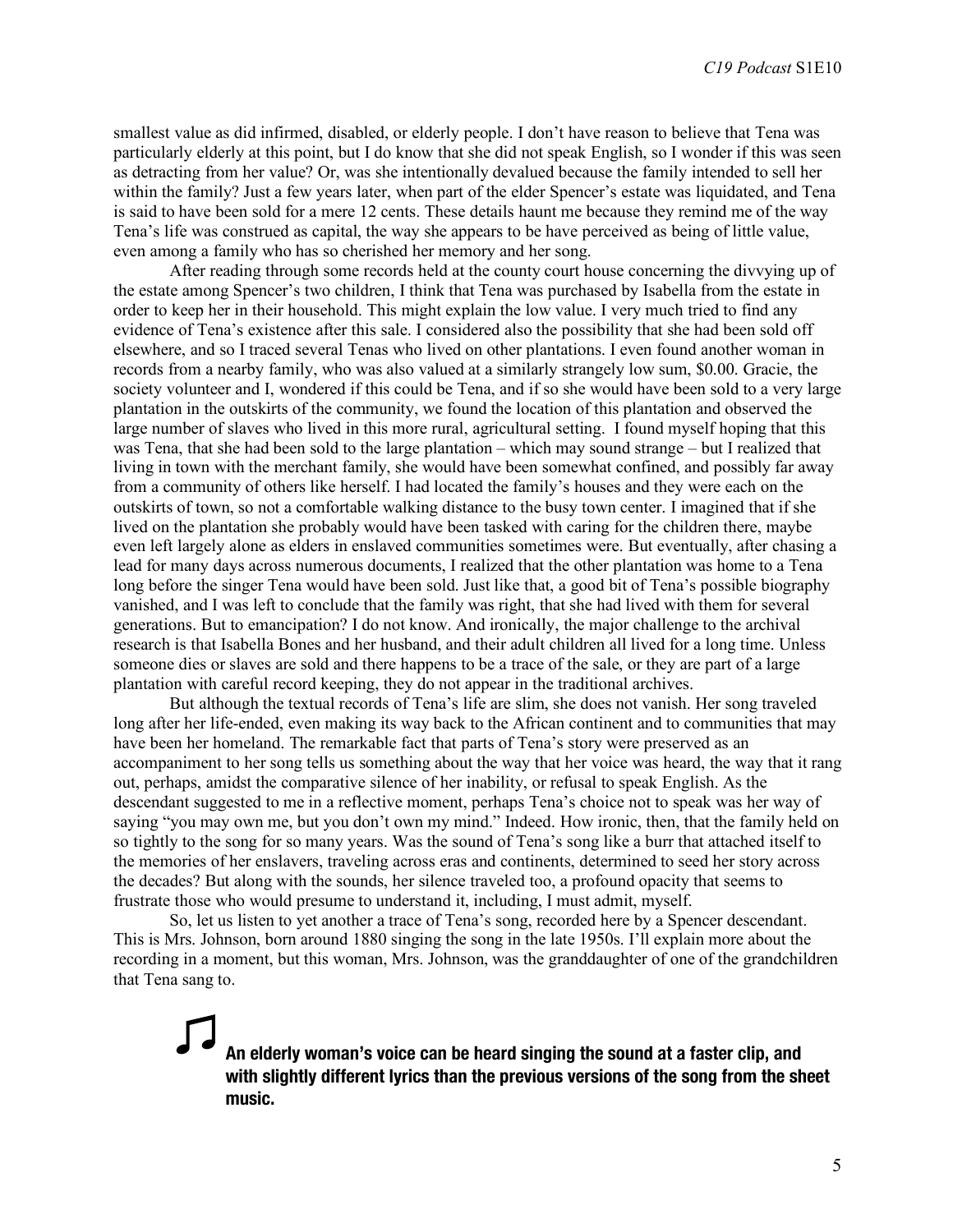At some point in the 1950s the Spencer descendants became curious about Tena's African origins, and so they reached out to a librarian, Ruth Bartholemew at Paine University, an HBCU in their hometown of Augusta. This librarian then wrote to Hugh Tracey, the British musicologist and immigrant to South Africa who founded the journal *African Music* and the International library of African Music (ILAM), where the recording you just heard is housed. His legacy is in some ways on par with a figure like Alan Lomax in the US in that he helped to constitute a field of study but did so as a white scholar who benefited financially from in some ways racializing the performance traditions of black musicians and he did so under apartheid South Africa. Tracey asked for a recording of Tena's song and so the elderly Mrs. Johnson, the granddaughter of one of the children to whom Tena sang her song, recorded the music as well as her family's recollections of Tena.

Tracey attempted to determine Tena's origins in Africa – an effort very much in tune with anthropological studies of African American culture of the day. He argued that she must have been from a Bantu-language culture in Eastern Africa, and crafted a Chimanyika translation of the song, placing Tena's origins in Zimbabwe or Mozambique.

There's a lot to be skeptical about Tracey's methods, but some of his assertions may have been valid. He does not note it, and it was Tsitsi Jaji who pointed it out to me, but Tena, short for Tinashe is a very common Shona name. It means "God is with us." Tracey wrote an article about the song and recorded a radio broadcast about it that is also now housed at ILAM.

## **Excerpts from Tracey's radio show can be heard.**

*Hugh Tracey: "Where did it come from, Tena's African Lullaby, now that was the question I was asked recently by a friend, writing from America. The next step was to listen very carefully to Mrs. Johnson and hear exactly how she pronounced her words. [Tracey slowly sounds out a series of phonemes. [The following song transcription is also in "Tena's Lullaby" in African Music 2.4 (1961), 99-101.]*

*E-e yat ta-rum-ba-mbo-o wa ki-de-zi Yei ni-ka-lu-mai la-nda. Ni-ka lu-u la-mi-I prr wa. Ni-ka lu-u la-a-mi wa-a.*

*Now, the word "tarumba" makes sense, and so did "Nikalulami" if you turn it in to "Ndikarurami," with Rs instead of Ls. Now two of us here, at the Library of African Music, spoke the Bantu languages which are found between the Limpopo ?and Zambezi Rivers. Now I'd like you to hear those same words, spoken not by me, but by an African, by Daniel Mabuto, who speaks Chimanyika and comes from near that part of Rhodesia.* 

*Mabuto:*

*Eya, tarumba mbambo wake tenzi. Yei, ndikatumai muranda Ndikarurami pari wo? Ndikarurami wo-ye.*

*Tracey: "Yes, I ran quickly to his father, his chief, indeed, I have sent a messenger, and now, where shall I go to straight away? Then, I'll go straight away."*